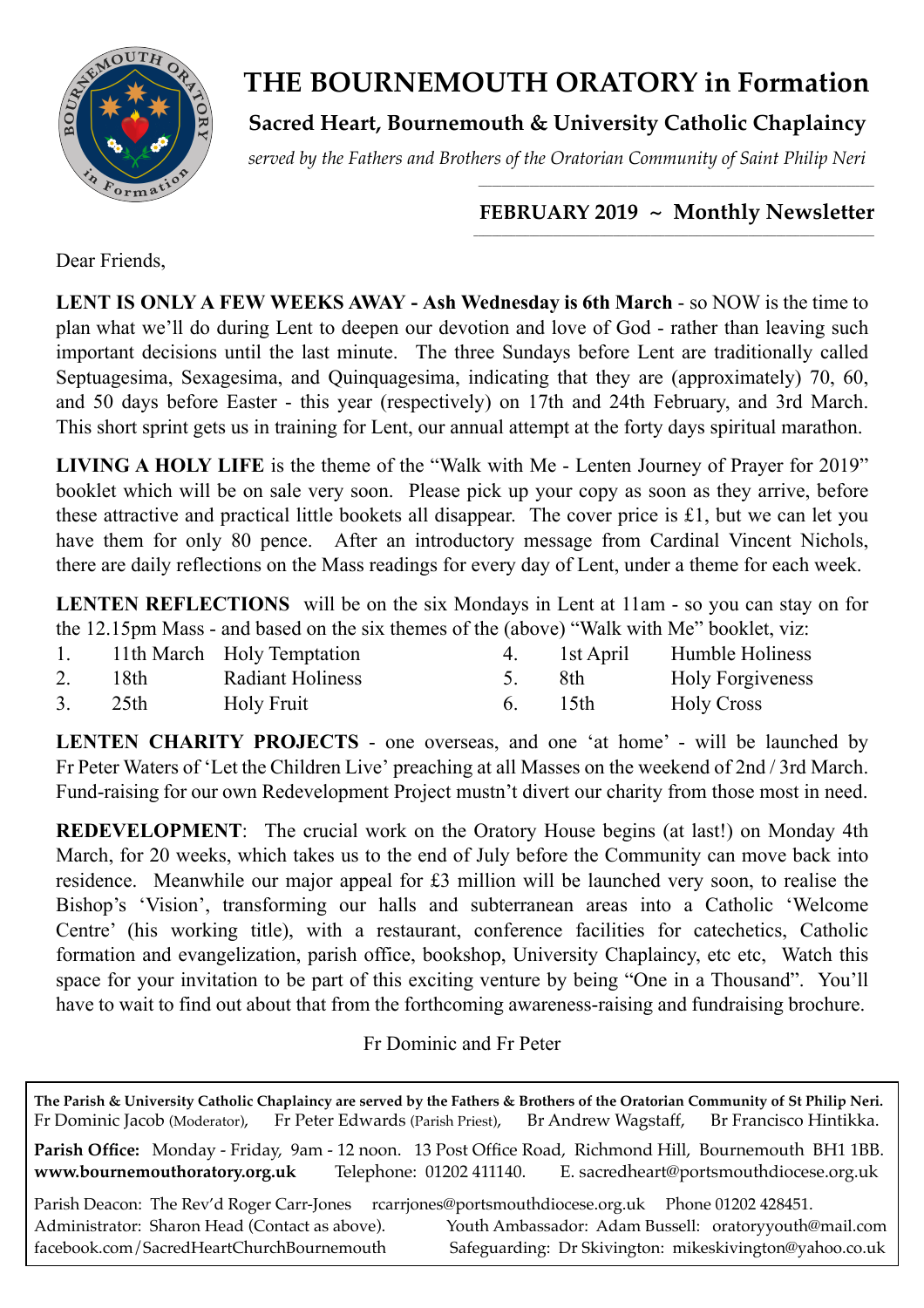# **MASS INTENTIONS for FEBRUARY 2019 in the BOURNEMOUTH ORATORY**

| Sunday 27th January<br>Sat 5pm Bang-As Family<br>8am Pro Populo<br>10.30 Margaret Williams<br>4pm Kunjimol Lucas,<br><b>Sick</b> | <b>Sunday 3rd February</b><br>5pm. Edgar & Nora<br>Ashton Kinder, RIP<br>8am Krizha Ramos<br>10.30 Alan Cowan,<br>90th Birthday<br>4pm Pro Populo | <b>Sunday 10th February</b><br>Sat 5pm McCabe<br>Family<br>8am Pro Populo<br>10.30 Bang-As Family<br>4pm Hanna Matysek | <b>Sunday 17th February</b><br>Sat 5pm Sally Adamson &<br>Garcia Family<br>8am Pro Populo<br>10.30 Thanksgiving<br>4pm Matilda Jones, RIP | <b>Sunday 24th February</b><br>Sat 5pm Paddy<br>Mulhern, RIP<br>8am Pro Populo.<br>10.30 Christopher<br>Smithies, RIP<br>4pm Margit Caunter, RIP |
|----------------------------------------------------------------------------------------------------------------------------------|---------------------------------------------------------------------------------------------------------------------------------------------------|------------------------------------------------------------------------------------------------------------------------|-------------------------------------------------------------------------------------------------------------------------------------------|--------------------------------------------------------------------------------------------------------------------------------------------------|
| Monday 28th<br>7.30 Rev Mgr Patrick<br>O'Mahoney, RIP<br><b>12.15 Oratory Vocations</b>                                          | Monday 4th<br>7.30 Sue Sims<br>12.15 Holy Souls                                                                                                   | Monday 11th<br>7.30 Andreas Schmidt,<br><b>Sick</b><br>12.15 Oratory Benefactors                                       | Monday 18th<br>7.30 Oratory Benefacors<br><b>12.15 Benny &amp; Mary</b><br>Mulhern 50th Wedding Ann.                                      | Monday 25th<br>7.30 Oratory Vocations<br>12.15 Policarpo<br>Ramirez, RIP                                                                         |
| Tuesday 29th<br>12.15 Holy Souls                                                                                                 | <b>Tuesday 5th</b><br>12.15 Domenica<br>Lucantoni, RIP                                                                                            | Tuesday 12th<br>12.15 Nikki Cullen.<br>Wellbeing                                                                       | <b>Tuesday 19th</b><br>12.15 Kiai's Family,<br>Thanksgiving                                                                               | <b>Tuesday 26th</b><br>12.15 Padraic Coyle,<br>Wellbeing                                                                                         |
| <b>Wednesday 30th</b><br>7.30 Martinho Santos<br>12.15 Tony McCarthy                                                             | <b>Wednesday 6th</b><br>7.30 Fernando Santos.<br><b>RIP</b><br>12.15 Oratory<br><b>Benefactors</b>                                                | <b>Wednesday 13th</b><br>7.30 Oratory Vocations<br>12.15 Margaret<br>McKenna, Thanksgiving                             | <b>Wednesday 20th</b><br>7.30 Oratory Vocations<br>12.15 Peter Geoffrey<br>Dixon, RIP                                                     | <b>Wednesday 27th</b><br>7.30 Oratory<br><b>Benefactors</b><br>12.15 Giulio Lucantoni,<br><b>RIP</b>                                             |
| Thursday 31st<br>12.15 Lorraine Selebi,<br>Wellbeing                                                                             | Thursday 7th<br>12.15 McCabe Family                                                                                                               | Thursday 14th<br>12.15 Mary McCabe,<br><b>Sick</b>                                                                     | Thursday 21st<br>12.15 Birthday<br>Thanksgiving                                                                                           | Thursday 28th<br>12.15 Fr David Hutton,<br>CO, RIP - Requiem Mass                                                                                |
| <b>Friday 1st February</b><br>7.30 Oratory Benefactors<br>12.15 For the Unborn<br>* 6pm Roy Ware, RIP                            | Friday 8th<br>7.30 Brenda Duncan<br>12.15 McCabe Family                                                                                           | Friday 15th<br>7.30 Bob Buck, RIP<br><b>12.15</b> Private Intention                                                    | Friday 22nd<br>7.30 Mercer Family<br>12.15 Nikki Cullen.<br>Wellbeing                                                                     | <b>Friday 1st March</b><br>7.30 Fr David Hutton<br>CO. RIP<br>12.15 For the Unborn<br>* 6pm Roy Ware RIP                                         |
| Saturday 2nd<br>12.15 Dolores'<br>Grandparents, RIP                                                                              | Saturday 9th<br><b>12.15 Dolores' Parents</b>                                                                                                     | Saturday 16th<br>12.15 Bang-As Family,<br>Wellbeing                                                                    | Saturday 23rd<br>12.15 Mairead Langan,<br>Wellbeing                                                                                       | Saturday 2nd<br>12.15 Health & Success<br>of 6 Sons, Thanksgiving                                                                                |

 $*$  Extraordinary Form Mass: 6pm on 1<sup>st</sup> Friday of each month, and the Eve of Holy Days.

**WE PRAY FOR OUR SICK & HOUSEBOUND PARISHIONERS:** Brian Coburn, Roy (Christopher) Coombs, Liliana Couch, Justina Dawson, Rosemary Egan, David Evans, Bernard Farrell, Kevin Harris, Bronislawa Konstantin, Tony Long, Mary McCabe, Tony McCarthy, Mary Moret, Ann Murray, Arlene Nicol, Laurens Obagi, Sheila Shelley, Matthew Sims, Alf Skee, Rose Smith, Attracta Spears, Michael Sullivan, John & Hilary Timson, Mary Urwin, Marjorie Walsh and Alan Wright.

**OF YOUR CHARITY PRAY FOR THE REPOSE OF THE SOULS OF THOSE WHO HAVE DIED RECENTLY: Anne Induni**  and **Antonino Marino, RIP,** and for our relatives, friends & benefactors, and those who have no one to pray for them.

**AND THOSE WHOSE ANNIVERSARIES OF DEATH OCCURS DURING FEBRUARY: 1st** Harold Berry, **2nd** Mary Denning, **4th** Aldoura Da Silva, **5th** Charles Robert Hill, Gerrard Machin, **6th** Ethel Anne MacKenzie, Alfred Stowell Fitzroy Simmons, Felice Tullio Gianneri,**9th** John Lewis C. Whitlock, **10th** Victoria May Downes, Gladys Dorothy Jones, **11th** John Sharkey, **12th** Frances Bridget Glanville, **14th** Margaret Daisy Gillespie, **15th** Eugeniusz Majer, **16th** Alessandro Zucconi, **17th** Bella Antonia Shane, Matilde Anne Jones, Joan Jeffrey, Pia Emma Rudkin, Stephen Alan Fairfield, Petros Christopli Agathangelou, **18th** Mary Betty Hilda Hill, **19th** Gordon Stanley Perry, **20th** Patrick John Curley, Josephine Mara Stocker, **21st** Kathleen Mary Byrne, John Jones, Wladyslaw Niemiec, Giuseppe Giovanni Mirco **23rd** William Whitehead, Mary Eileen Fisher, **24th** Edward Lawrence Major, Michael Gerald Rothery, **25th** Ellen Mendoza, Viginia Guadalupe Taylor, **27th** Jack McCabe, Lorna Corbett-Jones, Joseph Osmund Luxton, Iris Maureen Bunker, Giulio Dominic Lucantoni, **28/29th** Joanna Margaret Brown, Wanda Janina Kaflinska, Sunya Patricia Pegrum.

#### **BOURNEMOUTH PASTORAL AREA**

#### **Annunciation & St Edmund Campion**  Mass: 9am (Polish), 11am, 6:30pm Fr Berardine Nsom 218 Charminster Rd BH8 9RW Tel: 01202 513369

**St Edmund Campion & Polish Chaplain** Mass: 9am, 7pm (Polish) Fr Andrzej Zuziak, SChr. 481 Castle Lane West BH8 9TN [bournemouth@pcmew.org](mailto:bournemouth@pcmew.org) Tel: Tel: 01202 425286 01202 619668

#### **Corpus Christi**  Mass: 6pm (Vigil), 9:30am, 5pm Fr Adrian Howell SJ 18 St James's Square Boscombe BH5 2BX

**Our Lady Immaculate**  Mass: 9am, 11am Fr Andrew Moore 32 Alum Chine Road Westbourne BH4 9DX Tel: 01202 764027

#### **Hospital Chaplains:**

Fr Darryl Jordan OLW Chaplaincy: **01202 704221.** Royal Bmth & Christchurch Switchboard: **01202 303626** (ask for Chaplaincy). Dcn McConville for Poole Hospital: **01202 442167**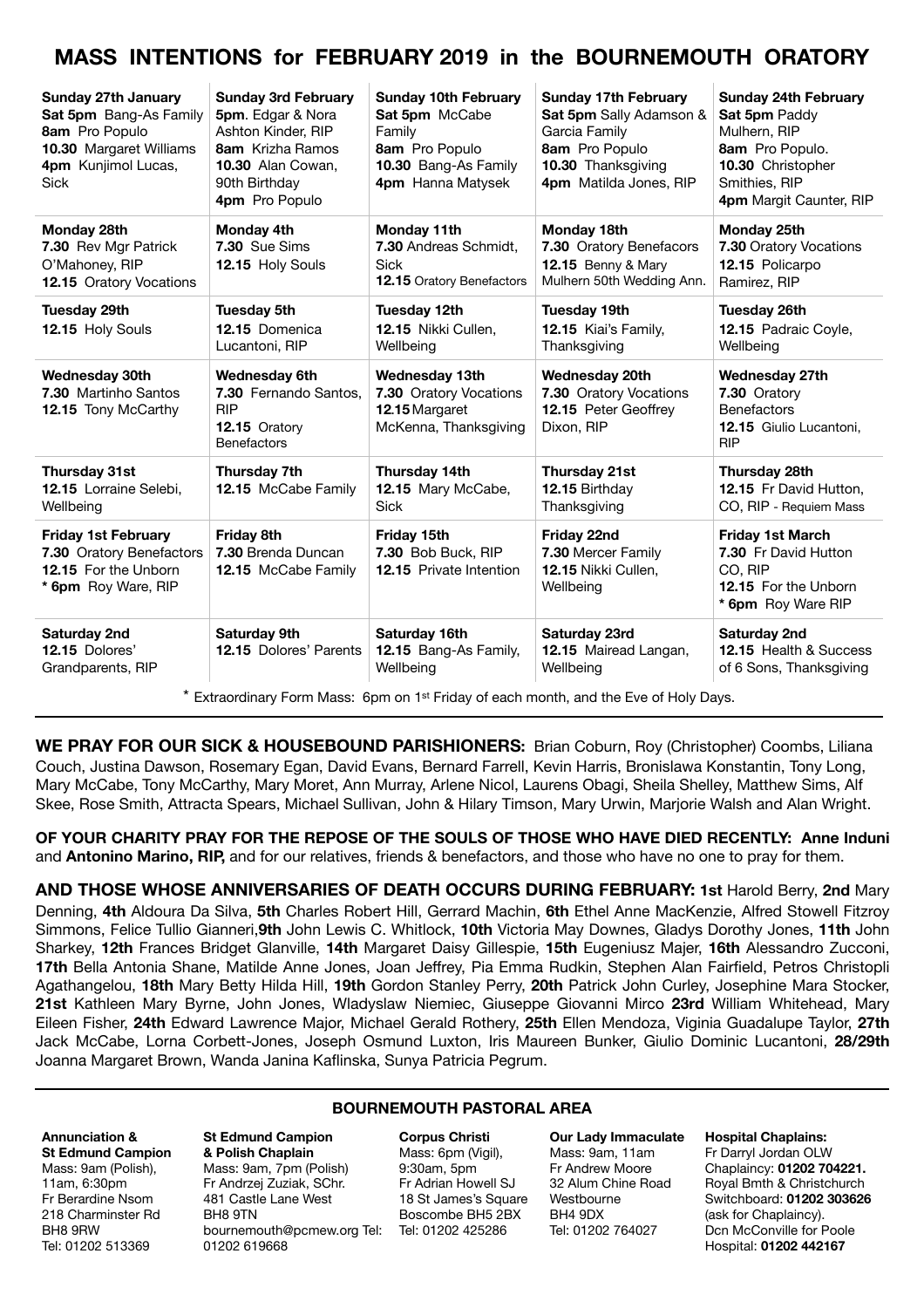# **The Week at a Glance**

#### **SUNDAYS**

- **1700 Sat. International Vigil Mass of Sunday**  1st & 5th Saturdays in English, 2nd in Portuguese, 3rd in Filipino / English, 4th in Portuguese / English.
- 0730 Church opens
- **0800 Quiet Mass**
- **1030 SOLEMN MASS**
- 1130 Refreshments & Bookshop Hall
- 1230 Mass in Polish
- **1600 Evening Mass**
- 1700 Cath. Soc. Fellowship Group Newman Room
- **1800 Oratory & Benediction**
- 1830 Hope for Food Hall (*Started early 2018*)

#### **MONDAYS**

- 0645 Counting Team 2nd Sacristy\*
- 0700 Oratory
- **0730 Mass** Blessing with Relic of S. Philip
- 11.00 Lenten Study Group (from 11th March, for 6 weeks)
- **1215 Mass** Blessing with Relic of S. Philip, Rosary
- 1725 Oratory 35 minutes earlier, because of Bell-ringing 1800 Bell-ring practice
- 1830 Hope for Food Hall (*New: started January 2019*)
- 1930 Schola practice (for Solemn Mass) Organ Gallery
- 1945 Alcoholics Anonymous Hall

#### **TUESDAYS**

- 0700 Oratory
- **1215 Mass** 12.45 Rosary
- 1800 Oratory
- 1830 Hope for Food Hall (*Started summer 2017*)
- 1930 Bible Study 2nd Sacristy\*
- 1945 Narcotics Anonymous Hall

#### **The Oratory Church is open daily**:

6.30am - 6.30pm on weekdays;

7.30am - 6.30pm on weekends & Public Holidays.

#### **Confessions: 20 minutes before each Mass**, and

Saturdays: 11am - 12 noon, and 4pm - 5pm. Wednesdays: 11am - 12 noon First Wednesdays of each month: 7.30pm - 8.30pm.

**The Angelus bell** rings daily at 7.30am, 12noon & 6pm.

Parish Office: Monday - Friday, 9am - 12 noon. Temporarily at: 13 Post Office Road BH1 1BB. Enter via wrought iron gate in our wall, opposite M-Ploy.

**OUR CATHOLIC SHOP** is open on Sundays after the 10.30am Solemn Mass, and on weekday mornings during Parish Office hours (ie. 9am - 12 noon).

#### **WEDNESDAYS**

- 0700 Oratory **0730 Mass**  0800 - 1200 noon Eucharistic Adoration 1100 - 1200 noon Confessions **1215 Mass** 1245 Rosary 1800 Oratory 1900 Narcotics Anonymous - Hall 1930 RCIA - 2nd Sacristy\* (Except 1st Wednesdays) **1st** 1800 - 2100 Eucharistic Adoration **Wednes** 1930 - 2030 Confessions
	- **-days** 2045 Benediction

#### **THURSDAYS**

- 0700 Oratory
- 0815 1100 Church Cleaning
- **1215 Mass** 1245 Rosary
- 1500 SVP (1st & 3rd Thursdays) 2nd Sacristy\*
- 1800 Oratory
- 1830 Hope for Food Hall (*Started summer 2017*)
- 1945 Catholic Men's Fraternity 3rd Thursdays

#### **FRIDAYS**

- 0700 Oratory
- **0730 Mass**
- 1130 Stations of the Cross (during Lent)
- **1215 Mass** Sacred Heart devotion, Rosary
- 1800 Stations of the Cross (during Lent)
- 1800 Oratory (except 1st Fridays & in Lent)
- 1800 Extraordinary Form Mass (1st Fridays)
- 1800 Brothers of the Little Oratory (2nd & 4th Fridays)

#### **SATURDAYS**

- 0730 Church opens
- 0915 First HolyCommunion programme (as announced)
- 1130 Baptism Preparation programme (as announced)
- 1100 1200 Confessions & Eucharistic Adoration
- **1215 Mass** Devotion to Our Lady & Rosary
- 1245 Fatima Pro-Life Rosary (1st Saturdays)
- 1600 1700 Confessions
- **1700 Anticipated Vigil Mass of Sunday** (As above)
- 1800 Portuguese Cafe (2nd & 4th Saturdays) Hall  $\mathcal{L}_\mathcal{L} = \{ \mathcal{L}_\mathcal{L} = \{ \mathcal{L}_\mathcal{L} = \{ \mathcal{L}_\mathcal{L} = \{ \mathcal{L}_\mathcal{L} = \{ \mathcal{L}_\mathcal{L} = \{ \mathcal{L}_\mathcal{L} = \{ \mathcal{L}_\mathcal{L} = \{ \mathcal{L}_\mathcal{L} = \{ \mathcal{L}_\mathcal{L} = \{ \mathcal{L}_\mathcal{L} = \{ \mathcal{L}_\mathcal{L} = \{ \mathcal{L}_\mathcal{L} = \{ \mathcal{L}_\mathcal{L} = \{ \mathcal{L}_\mathcal{$

**Extraordinary Form Mass**: 6pm on 1st Fridays, and 6pm on the Vigil of Holy Days, and as announced.

\* 2nd Sacristy meetings access via the Albert Road door of the Church, and Sacristy door by the Lady Chapel.

**Hope for Food**: A hot meal is served here to 80+ Rough-Sleepers at 6.30pm on four nights each week, and elsewhere in Bournemouth on the other nights.